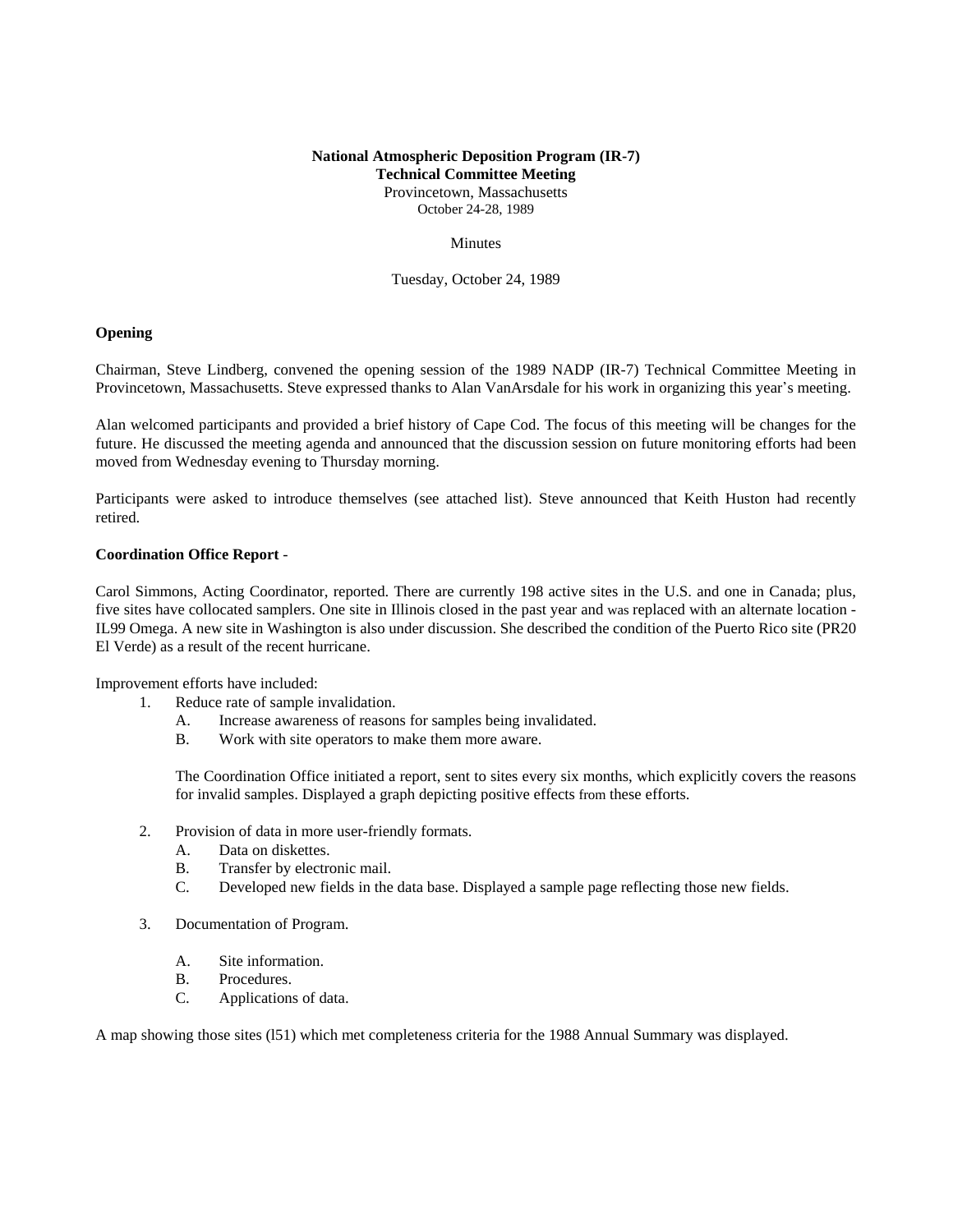Carol also displayed a graph depicting growth in requests for data other than published reports, and provided a summary of data requests by types of user. Uses include supplementing data from state and regional networks, comparisons with data collected by other networks, nutrient budgets, input to simulation models, comparison with surface water chemistry, assessment of deposition in or near wilderness areas, environmental impact studies, and depth to which hazardous waste would be transported by precipitation.

Steve Lindberg presented results of a questionnaire on site activities which have been received to date and asked that outstanding questionnaires be returned. Products include publications directly utilizing NADP data, such as numerous journal articles, open literature, etc. Another product is the training of individuals who operate the sites. The questionnaire also provided an interesting history of natural disasters involving NADP/NTN sites.

# **Nominating Committee** -

Steve Lindberg asked Wayne Banwart, Jim Gibson, Roald Lund, and Jack Pickering to serve as a nominating committee to select a candidate for Secretary of the IR-7 Technical Committee.

#### **Subcommittee Agendas** -

### **Network Operations** -

Scotty Dossett announced that there is a special issue to be resolved by both the Network Operations subcommittee and the Data Management subcommittee. Therefore, the two subcommittees will meet jointly to deal with the issue of data from the second laboratory and consider recommendations for handling of that data.

#### **Data Management -**

Warren Knapp also mentioned the joint meeting with Network Operations. In addition, the Data Management subcommittee will consider the definition of summary for non-standard sample periods and a recommendation concerning network handling of trace samples.

## **Effects Research -**

Alan VanArsdale commented that the Effects subcommittee will discuss:

- 1. Recommendations to CSRS Competitive Grants Program.
- 2. Changes in areas of research.
- 3. Change in focus.
- 4. Discuss other areas of monitoring from an effects point of view.
- 5. Elect new officers.

Alan also mentioned that last year the field and horticultural crops, forestry, and aquatics working groups were merged to gain a broader perspective.

## **Training Film**

Carol Simmons mentioned the Site Operator Training Film which was completed and distributed mid-summer. The film can be viewed at any time during the poster session or during breaks.

The opening session was adjourned for subcommittee meetings.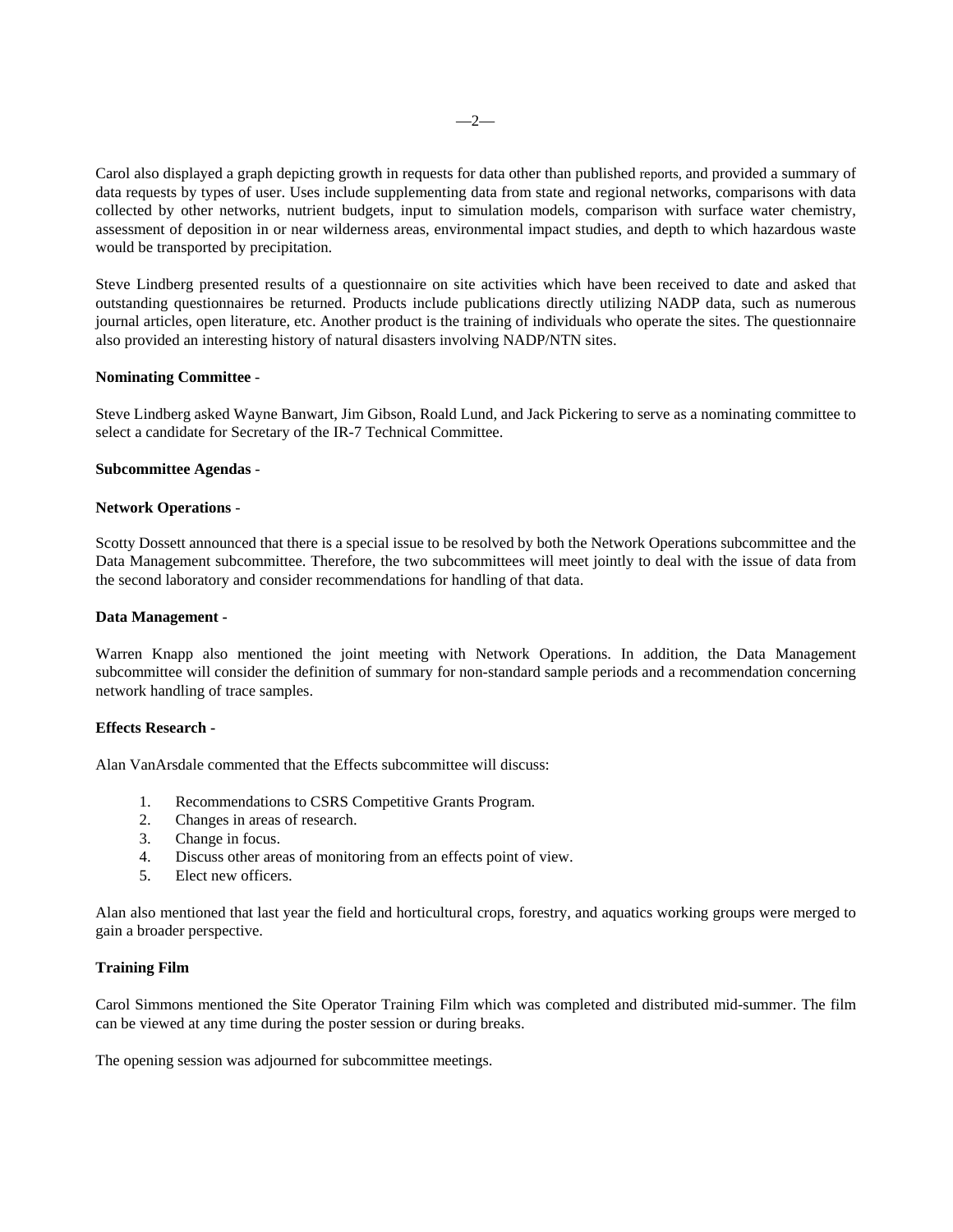# **Invited Speakers**

Dr. Robert Talbot, University of New Hampshire - "Stratospheric Chemistry of North America and Arctic."

Dr. James Mahoney, National Acid Precipitation Assessment Program - "Post NAPAP Research."

# **Contributed Papers on Effects and Long Term Research** -

"Hydrologic Control of Sulfate Mobility in a Forested Watershed" - J. Lynch, The Pennsylvania State University.

"Atmospheric Chemistry and Deposition of Nitrogen Compounds During the Growing Season in Conifer Forests in the United States and West Germany" - S. Lindberg, Oak Ridge National Laboratory.

### **Poster Introductions and Presentations** -

(Abstracts are available by contacting Linda Bandhauer in the NADP/NTN Coordination Office.)

- "Comparison of Chemistry for NADP, Bulk Precipitation, and Wet Plus Dry Collectors in the Southern Appalachians Using Different Collection Methods" - J. Padgham, U.S. Forest Service.
- "Contribution of Local Sources to the Acidity of Rain in an Urban Area" H. Feely, U.S. Department of Energy.
- "A Comparison of Intra-storm Variations in Chemical and Isotopic Composition of Rainfall in the Georgia Piedmont" - J. Shanley, U.S. Geological Survey.
- "Exposure to Combination of UV-B and Ozone Reduces Pollen Tube Growth Rate More Than Exposure to Either Stress Alone" - W. Feder, University of Massachusetts.
- "Rainfall Monitoring at the University of Central Florida and the John F. Kennedy Space Center, Florida for the Period of 1978-1987" - L. Maull, The Bionetics Corporation.
- "Comparison of Precipitation Measurement from Co-located Nipher-shielded and Standard NADP/NTN Raingages - Preliminary Results" - D. Bigelow, Colorado State University.
- "Paired Sampler Comparisons in the APIOS Daily Wet Deposition Network" D. Orr, Ontario Ministry of the Environment.
- "The Contribution of Bucket O-Rings to Sample Chemistry" K. James, Illinois State Water Survey.
- "An Intercomparison of Two NOAA NADP Stations in Central Mississippi" G. Rolph. National Oceanic and Atmospheric Administration.
- "Summary of the Intersite-Comparison Program of the National Atmospheric Deposition Prograrr/National Trends Network, November 1978-May 1989" - J. Gordon. U.S. Geological Survey.
- "Summary of Interlaboratory Comparison Program Operated by the U.S. Geological Survey for the National Atmospheric Deposition Program/National Trends Network, 198388" -
	- T. Willoughby, U.S. Geological Survey.
- Nutrient Trends in Atmospheric Loadings to the Great Lakes: 1982-1986"
	- E. Klappenbach, U.S. Environmental Protection Agency.
- "Air Pollution in the Wind River Mountain Wilderness: A Longterm Monitoring Program of the Forest Service, U.S. Department of Agriculture" - A. Galbraith, U.S. Forest Service
- "A Preliminary Estimate of Precision Determined With Collocated Samplers for the National Atmospheric Deposition Program/National Trends Network" -
	- T. Willoughby for R. See, U.S. Geological Survey.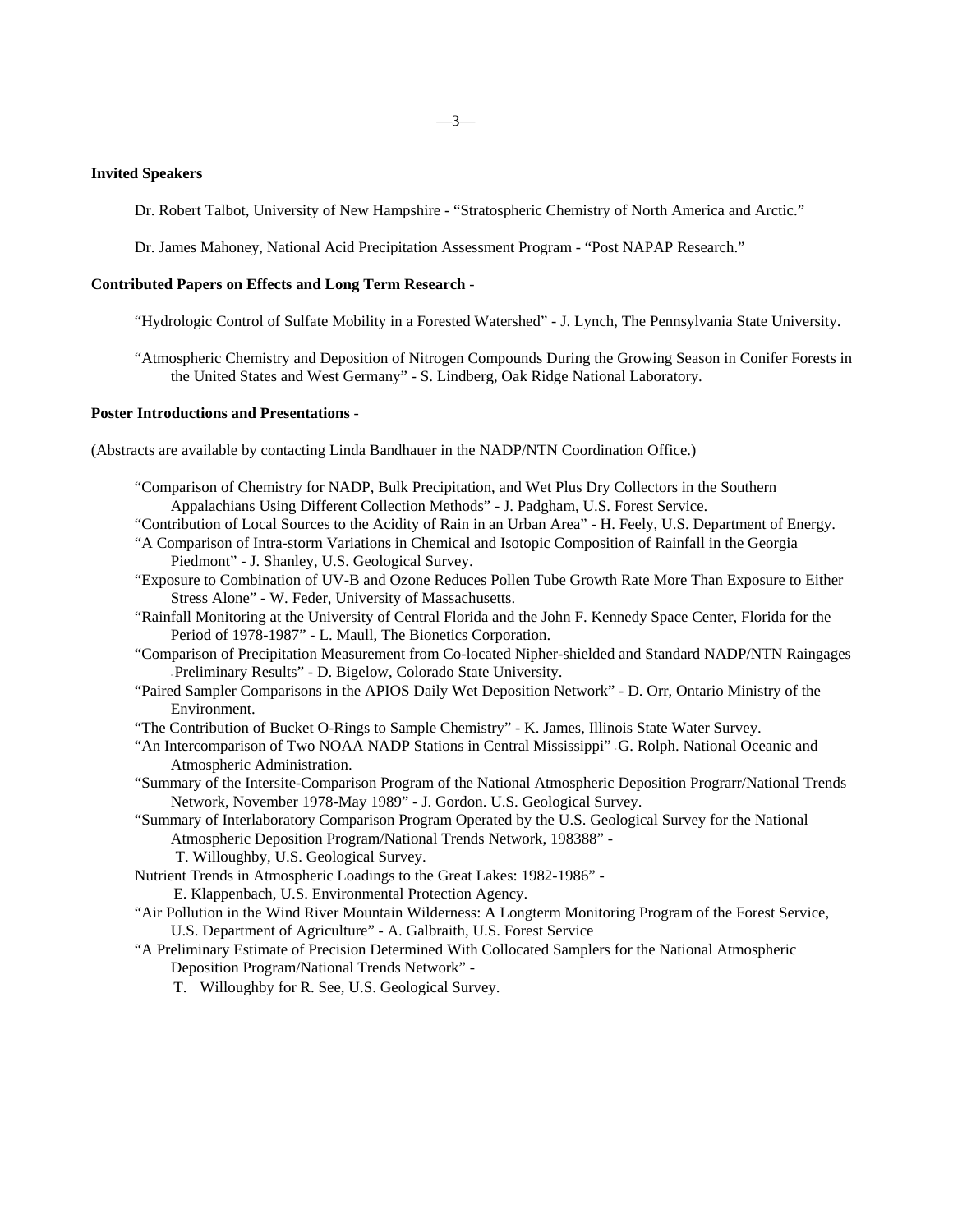"Effect of Daily Exposure During Pollination on Acid-Rain X Drought Stress Interaction" -- W. Banwart, University of Illinois

# **Wednesday, October 25, 1989**

### **Contributed Papers on Effects** -

- "The Effects of a Single Acidic Cloud Episode on Red Spruce Located on Mount Moosilauke, NH." B. N. Rock, University of New Hampshire.
- "Do Controlled Experiments with Seedlings Support or Contradict the Hypothesis That Acidic Cloudwater Contributes to the Decline of Red Spruce?" - J. Jacobson, Boyce Thompson Institute.

"Response of Shortleaf Pine to Acid Rain and Ozone." - R. Flagler, Texas A & M University.

"Monitoring: The Balance Between Ambient Air Quality Monitoring and Effects Monitoring for the National Forests." - K. McLaughlin, U.S. Forest Service.

# **Invited Speakers** -

Dr. Jeff Gaffney, Argonne National Laboratory - "Atmospheric Organic Global Chemistry."

Dr. James Gibson, Colorado State University (on leave to Environmental Protection Agency) - "Global Chemistry Monitoring Needs for the 1990s."

#### **Contributed Papers on Monitoring** -

- "Na/Cl Ratios in Rain Across the USA, 1982-1986" K. Steele, University of Arkansas.
- "Questionable Values Should be Edited from NADP Data Sets!" C.W. Martin, USDA Forest Service.
- "Wet and Dry Deposition Results from Minnesota\*s Monitoring Network" C. Malave, MN Pollution Control Agency.
- "A Comparison of NADP and CARB Wet Deposition Measurements in California" J. Horrocks, California Air Resources Board.
- "A Comparison of Daily Gage Catch in Alter and Nipher Shielded Belfort Rain Gages as a Function of Precipitation Type and Wind Speed" - J. Baron, National Park Service.
- "What We Have Learned About the Differences in Daily or Event Samples and Weekly NADP/NTN Samples The State of Science 1989" - V. Bowersox, Illinois State Water Survey.

## **Thursday, October 28, 1989**

# **Contributed Paper on Effects and Long Term Research** -

"The EPRI Research Program on Green-house Gases and Climate Change" - C. Hakkarinen. Electric Power Research Institute.

## **Group Session - Future Directions for NADP/NTN**

Agenda for this session will include:

1. Agency letters.

2. USDA Initiative - UV-B.

 $-4-$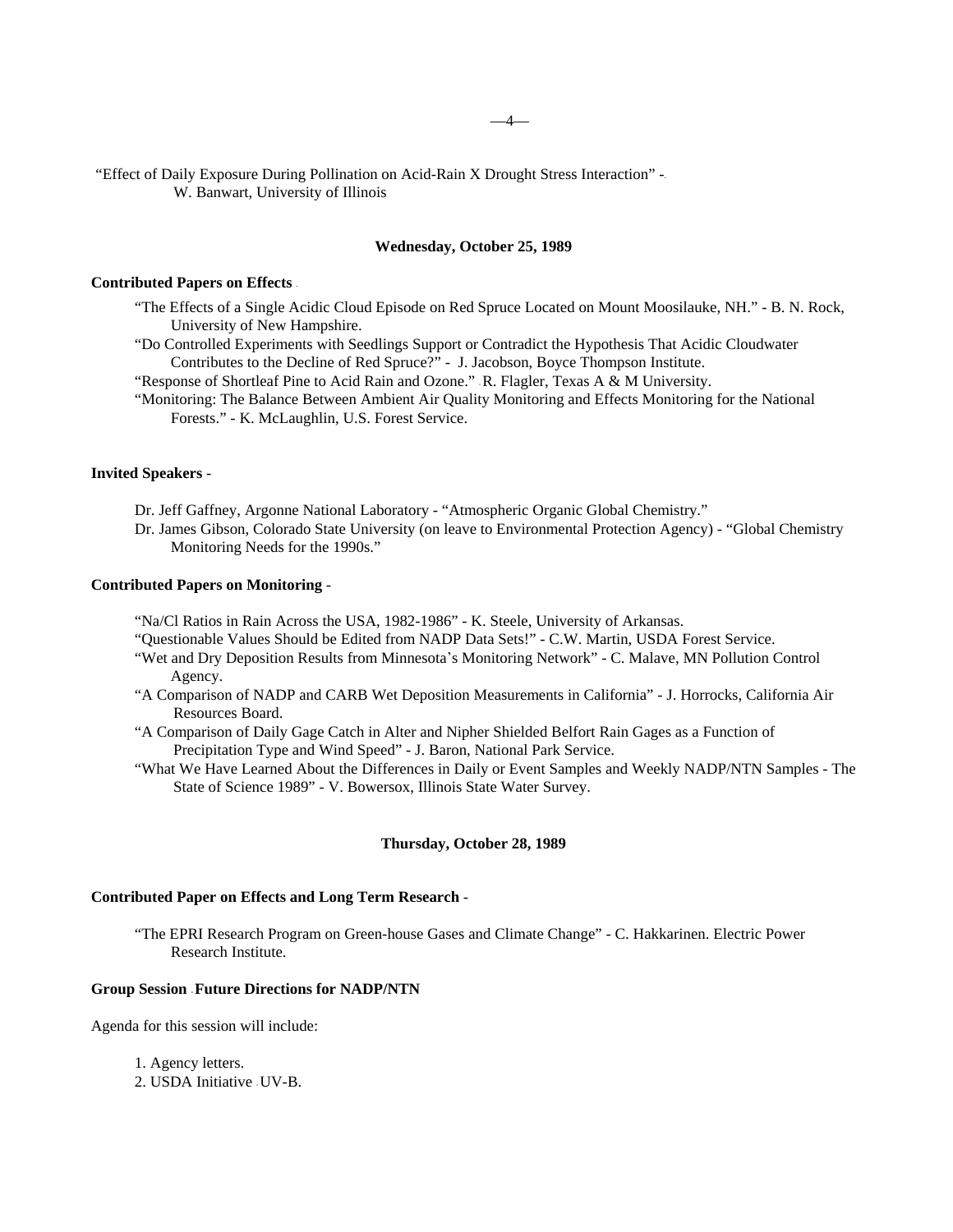- 3. J. Mahoney's comments.
- 4. Status of European and Canadian networks.
- 5. Executive Committee 'Brainstorming Session.\*
- *6. Ad hoc* committee on the future role of NADP/NTN (Expanded to include members of all subcommittees, the CAL and the Coordination Office.)
- 7. Results.
- 8. Group Feedback.

Steve Lindberg opened this informal discussion session by reading responses received to letters sent last year to agency representatives regarding the future of NADP. All seemed to support continuation of the program, at least in concept.

Jack Barnes commented on two new initiatives from the past year.

- 1. Under global change, the Committee on Earth Sciences of the Federal government asked agencies to develop plans and budgets for the next ten-year period. USDA asked for an assessment of UV-B, and a conference was held addressing the question of responses of crop systems and needs for monitoring. An assessment paper was written and NADP/NTN has been suggested for consideration, since it is in existence, as a base for UV-B monitoring. Many aspects yet remain for consideration, but Jack wanted the NADP/NTN group to know that they had been asked and suggested that a response should be considered. A pilot-type study will be conducted to develop instrumentation and procedures.
- 2. Report which recommends that new dollars be added to Competitive Grants Program for its expansion into major new areas. This includes not only basic research but contemporary, multipolicy research in applied areas. These would be strengthening-type grants. Suggested that "Where you come to the fork in the road, take it." The dichotomy is to maintain what NADP does well and expanding into new horizons.

Thrust in European networks is to expand in space rather than direction, and their growth is up rather than down. Canadian networks are in the same position as U.S., looking at potential reductions in the numbers of networks and possibly expanding into new measurements.

Results-A site survey questionnaire asking for an indication of other studies being conducted at NADP/NTN sites, was mailed and ~40% have replied to date. Responses reflect that site uses include deposition studies; air toxic studies, both metals and organics; and forest throughfall studies.

*Ad Hoc* Committee status - The *ad hoc* committee on new initiatives will be led by the Technical Committee chairman. Several "white papers" will be written. These include a prospectus on the philosophy of change, possibilities or approach to expansion of the network, needs for monitoring from an effects perspective, and small-scale deposition measurement of materials in the network. A proposal will also be developed.

"Your feedback" - Steve asked for questions, and opened the floor for discussion. It was suggested that the general membership should be updated more often than once a year, and that perhaps copies of action items which take place during the year should be distributed to the Technical Committee membership, or, at least, to all sites.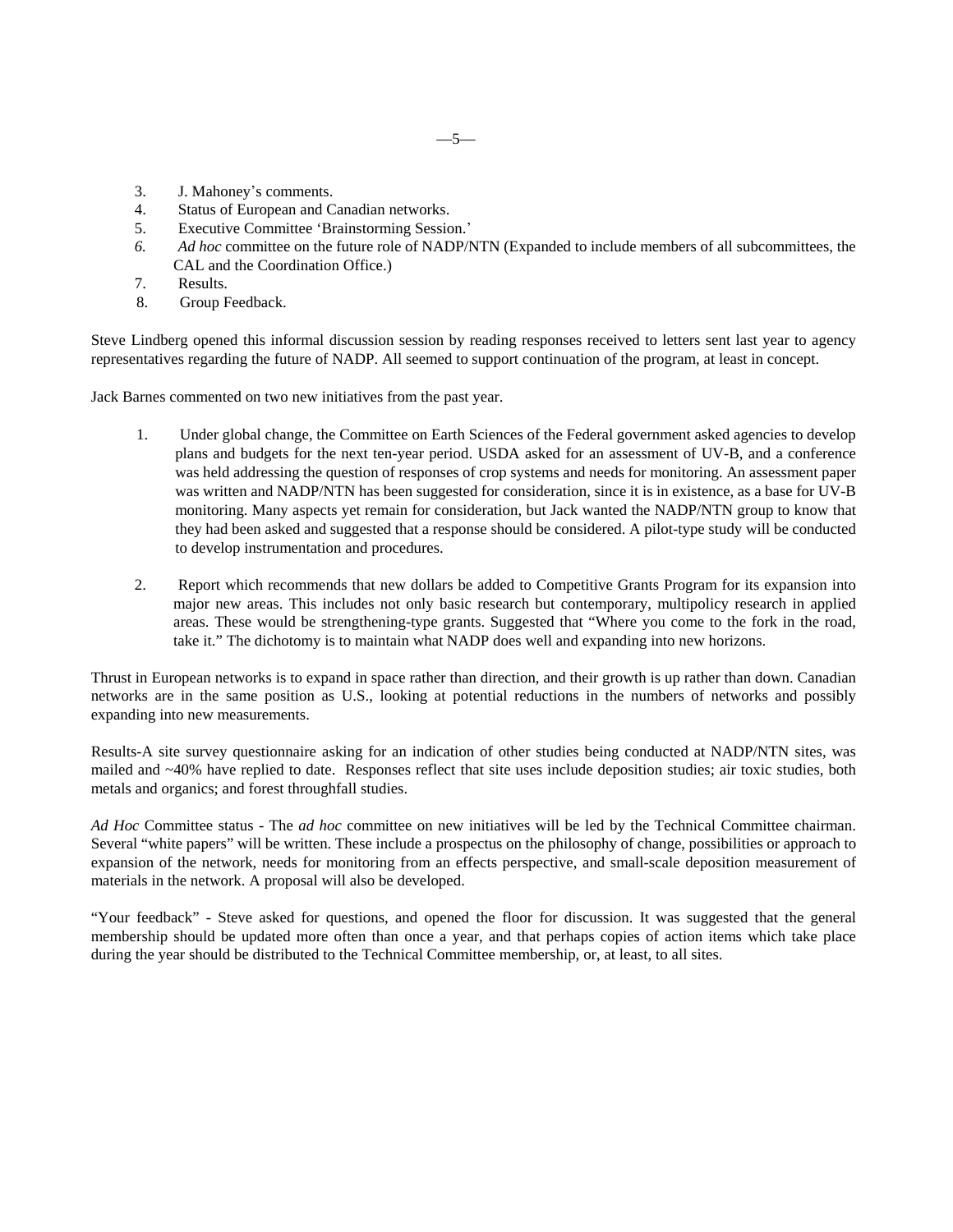#### **Business Meeting -**

#### **New Chairman of Administrative Advisors -** (

Jim Davidson, University of Florida, has been asked to assume the responsibility of Chairman of the Administrative Advisors. A formal letter of invitation will be sent to Jim for his acceptance. A fourth advisor will also be selected. NOTE: C. R. Frink, Agricultural Experiment Station, New Haven, Connecticut, has subsequently been named.

### **Training Film** -

The training film is finished and has been distributed to all site supervisors. Thanks were expressed to those who worked on the film. Star of the film was Stephen Scott from the U.S. Military Academy; Joel Frisch of USGS was sponsor.

# **1990 Meeting** -

The 1990 meeting will be held in San Antonio, Texas, the week of October 29. The 1991 meeting will be held in Pennsylvania, probably in Philadelphia. Suggestions are now being accepted for location of the 1992 meeting.

### **Annual Report for CSRS** -

A request for information to be included in this report will be mailed out within the next few months.

## **Report from Nominating Committee** -

Jim Gibson reported that the nominating committee was charged with selecting a candidate for the position of Secretary of the Technical Committee. This person would then advance to the roles of Vice Chairman and Chairman. Elon S. 'Sandy\* Verry of the U.S. Forest Service is being recommended for consideration. The floor was opened for other nominations; there were none. Sandy Verry was unanimously elected Secretary of the NADP/NTN Technical Committee for 1989-90.

#### **Special Resolutions** -

Bill McFee commented that there is an obvious need to take the fork in the road and consider new areas. It was proposed that two resolutions be adopted which could be used for 1) admission of new sites and 2) to reflect interest in moving into new areas of research and monitoring. The proposed resolutions are as follows.

# Resolution Number One

*Resolve that NADP demonstrate a willingness to consider the addition of new sites which meet sound scientific needs, even those that may not meet current NADP/NTN regional representativeness criteria.*

## Resolution Number Two

*Resolve that NADP (IR-7) is dedicated to research and monitoring of chemicals and other atmospheric variables which are important in describing the physical and chemical environments.*

The resolutions were discussed. They are primarily for the NADP/NTN group and will be reflected in the minutes. Adoption of these resolutions will permit additional steps toward expansion and new directions.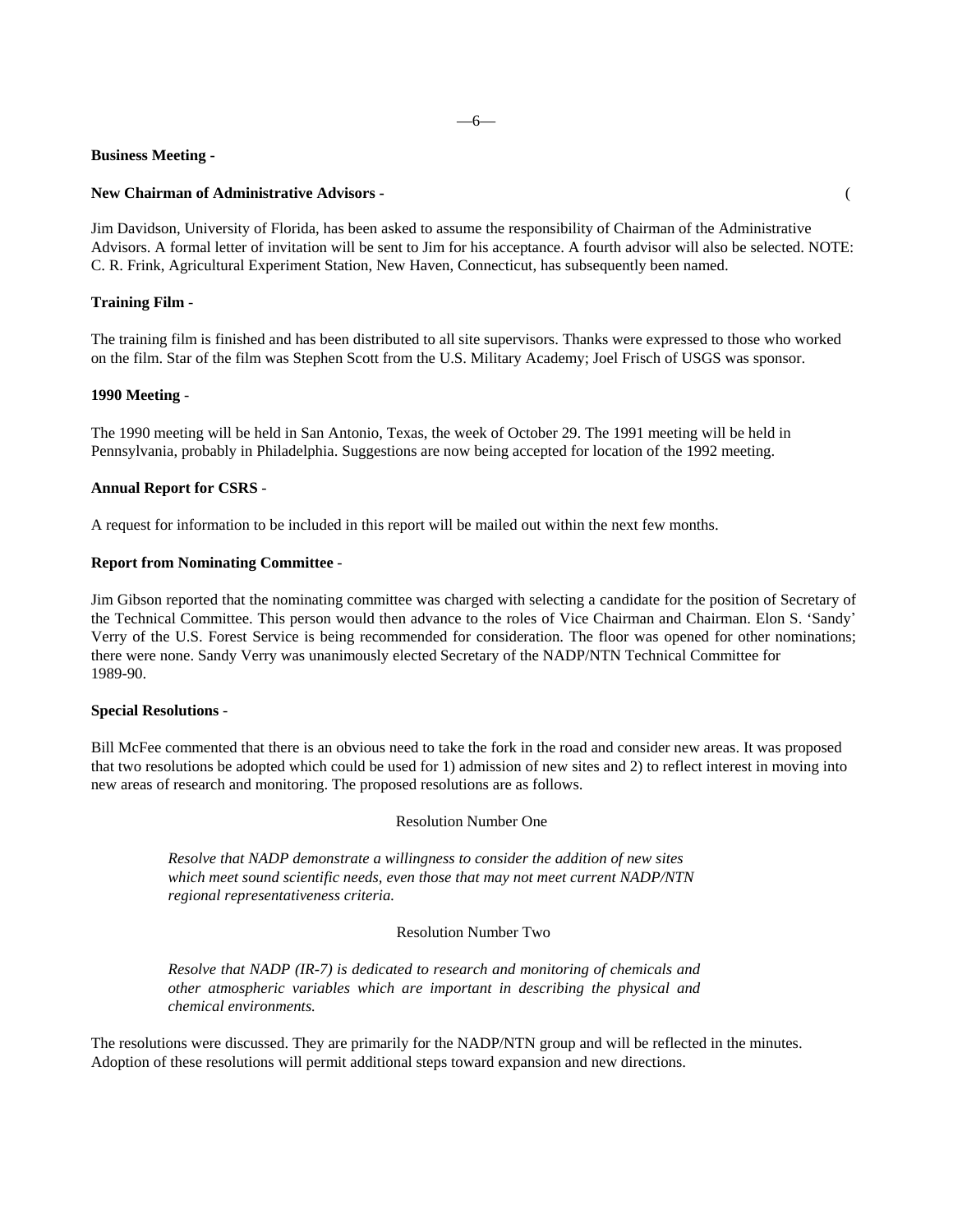—8—

**Motion:** The first resolution was unanimously endorsed.

**Motion:** That the second resolution be accepted. Motion carried.

## **Subcommittee Reports**

# **Network Operations -**

Scotty Dossett reported that the subcommittee considered the following topics.

- 1. Non-Standard sites for extra analysis Scotty pointed out that a resolution was voted on the floor in the previous action which accepted this idea. He mentioned that there are resource considerations at the CAL. They are working with a maximum number of sites, at this time, of 210 due to manpower and processing constraints. The subcommittee did agree, with acceptance of the Simmons' "white paper" on admission of non-standard sites, that it wants to try to implement these new directions.
- 2. The CAL has undergone a change in the analytical method for ammonium, and a comparability report was presented. The subcommittee approved that final report and recommended approval of this change by the Technical Committee.

**Motion:** That the implemented change in analytical method for ammonium be accepted. Seconded and carried.

3. Action on David S. Bigelow\*s report and recommendations regarding handling of National Park Service data from the second lab, and approval for Coordination Office to handle this data in the recommended manner; i.e., that the field data will be included in the NADP/NTN data base and that the second-laboratory data will be available only upon special request. It was the recommendation of both the Network Operations subcommittee and the Data Management subcommittee that these recommendations be accepted.

**Motion:** That the report and recommendations for handling of data generated for National Park Service by the second laboratory be accepted. Seconded and carried.

4. Analytical comparability procedure - There was no plan in position for evaluating an analytical change at the time the decision was made to change the ammonium procedure. An analytical method comparability procedure has subsequent1y been developed, and the subcommittee recommends acceptance of this procedure.

**Motion:** That analytical method comparability, procedure be accepted. Seconded and carried

5. NADP has received a special, joint request by USGS, USDA, and EPA to investigate herbicide concentrations in ambient rainfall. They want to take a subsample of the contents of wet bucket, after the CAL has completed initial processing and before the sample is filtered. This sample would then be packaged and shipped to a USGS facility for analysis. This would not interfere with normal network analysis. The subcommittee developed a resolution which reads

*"The Subcommittee on Network Operations approved the support of this use, contingent upon formulation of an acceptable work plan by USGS, the CAL and Coordination Office representatives, as that plan goes forth."*

**Motion:** That the subcommittee resolution to approve the herbicide study, contingent upon formulation of an acceptable work plan, be accepted. Following discussion, the resolution was accepted. Any costs involved will be worked out between the CAL and USGS.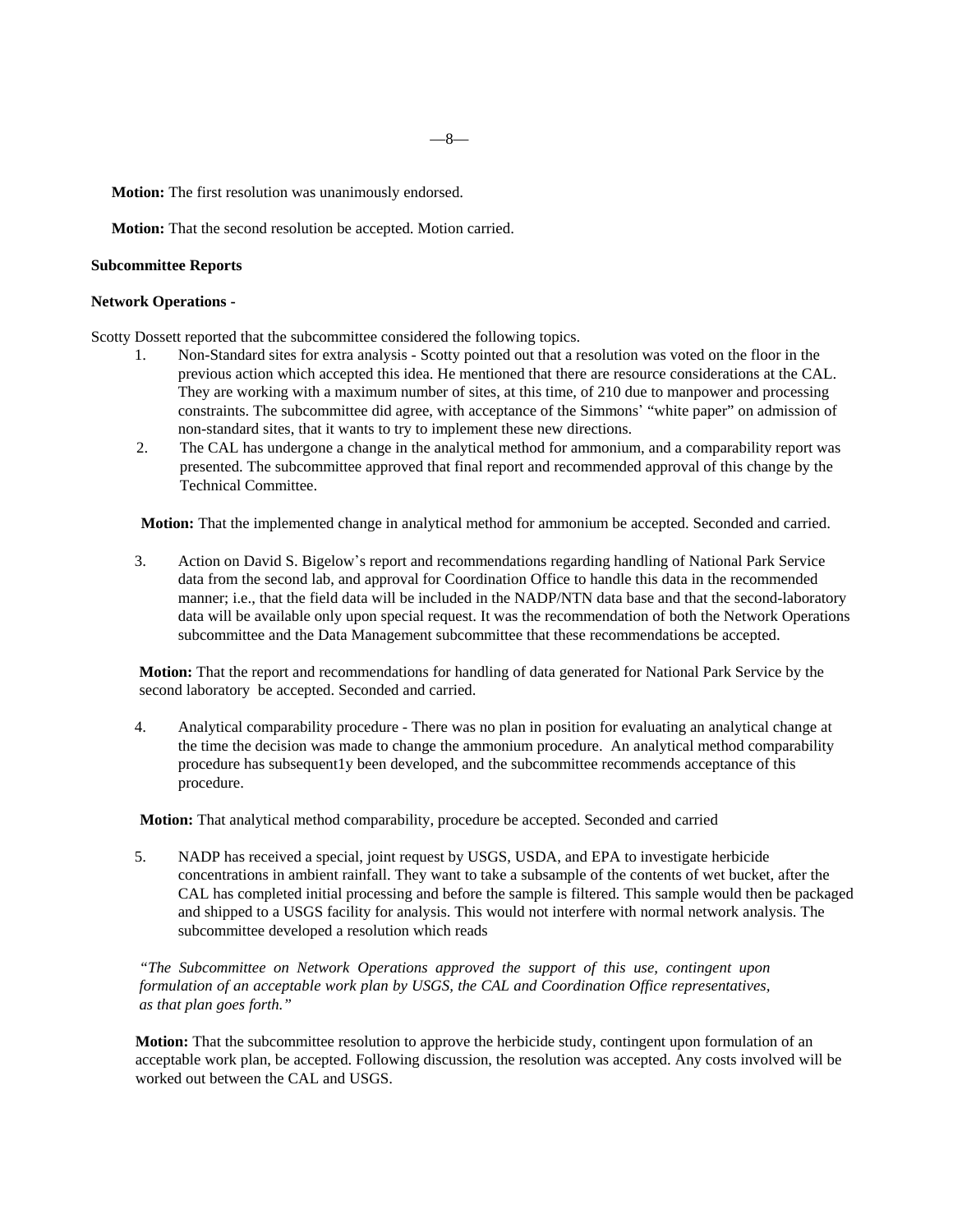6. 1989-90 Officers:

Chairman - Cary Eaton Vice Chairman - Ed Klappenbach Secretary - Lois West

#### **Data Management Subcommittee -**

Warren Knapp reported

- 1. Subcommittee voted acceptance of Dave Bigelow\*s report regarding second lab data inclusion in the NADP/NTN database.
- 2. As a result of the interim meeting in April, the Coordination Office is adding several new fields in the NADP/NTN database which makes the data more useable; i.e., information regarding number of days in the sample period, new set of validation and invalidation codes, month and year that includes the sample for purposes of formulating a summary (each week will be assigned a week and year) will be included.
- 3. Recommended adoption of a proposal to introduce an alternative to semiannual data reports and to distribute data on low-density diskettes. Carol Simmons displayed examples of site-specific hard reports which will be included and points illustrating justification for discontinuing publication of semiannual reports.
	- The old reports were cumbersome to use and space consuming.
	- Information in older volumes may be out of date.
	- Not requested by data users when it is available on diskettes.
	- No room on page for new, useful fields on the present format.
	- Question of resource allocation in the Coordination Office. Time can be spent developing products which are more useful.

Concerns are:

- Availability of data for ready reference both by sites and other data users.
- Product reporting effort and involvement of sites in the program. At the present time, annual reports do not include all the sites in the network.
- Provides some visibility to the program.

The proposed change will semiannually provide sites:

- A hard copy report (initially, all data since site inception).
- An official NADP/NTN notebook in which to store the data.
- Notify sites and other data users of availability of data on diskettes.
- Provide diskettes of weekly data for a given year or for a limited number of sites for all years, at no charge.
- Give data users the option of receiving diskettes of all weekly data from the entire network for one year at no charge.

The annual summary report would be expanded to include all sites, regardless of whether or not they meet the completeness criteria, but would in some way identify those sites that did not meet completeness criteria.

**Motion:** That recommendation be accepted. Recommendation was accepted.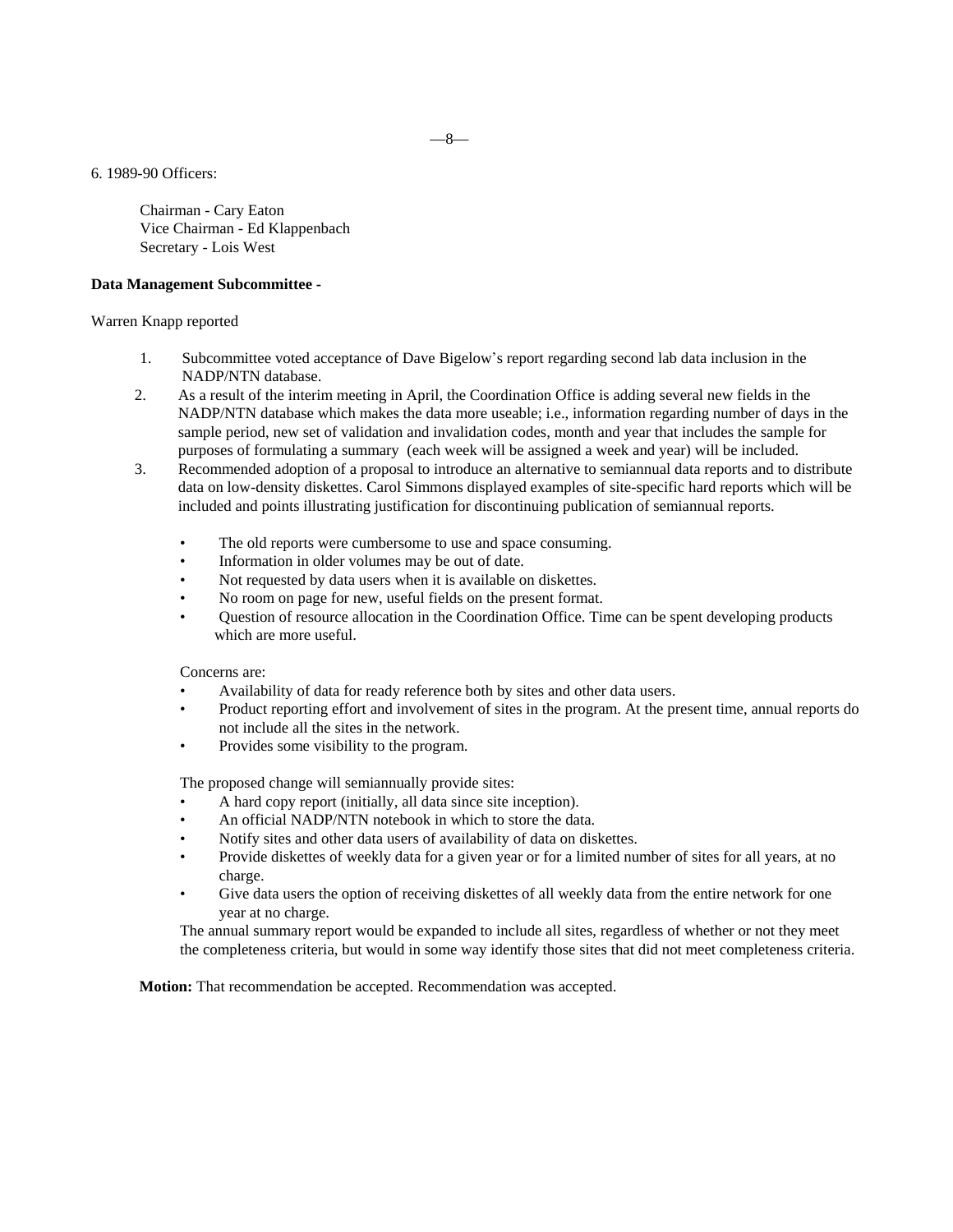- 4. Voted to adopt two proposals concerning handling of low volume, trace samples.
	- 1) That field procedures for site operators remain unchanged, but that they be allowed to use all means available to them to estimate the occurrence of

and amount of volume associated with daily or weekly trace amounts of liquid sample.

- 2) For all samples of less than 70 grams bucket volume and less than 0.05 inches of precipitation on the Belfort raingage chart, sampler bucket volume should be used as the official weekly precipitation amount for purposes of data summaries that span multiple NADP/NTN sampling weeks.
- 5. The subcommittee voted to recommend a new procedure for assigning monthly summary intervals for long-duration samples. Recommends that if the sampling time in a monthly summary period is less than 21 or more than 35 days, based on the available samples for the period, no summary data be produced for that  $m \cdot n \cdot h$ .
	- 6. An *ad hoc* committee was appointed to develop a bibliography of written material pertaining to procedures and practices; i.e., USGS documentation of Quality Assurance, etc. Dave Bigelow and Wayne Martin will serve on the committee.
- 7. 1989-90 Officers:

Chairman - James A. Lynch Vice Chairman - Herb Feely

# **Effects Research**

Effects Research subcommittee chairman, Alan VanArsdale, reported.

- 1. Pollutants to be monitored Subcommittee has in the past raised their voice regarding pollutants to be monitored, but will do so much more prominently in the future. Discussed a wide variety of pollutants; recommendations seem to be on target.
- 2 Recommendations for research directions for the 1990 CSRS competitive grants prcgram will be forwarded to Jack Barnes.
- 3. Memo to Network Operations subcommittee regarding monitoring. A memo (see attached) will be directed to Cary Eaton, Chairman of Network Operations, outlining the categories of pollutants which the effects people feel are most important to monitor and indicating an interest on the part of the Effects subcommittee in working with the Network Operations subcommittee to determine how these pollutants might be monitored by NADP.
- 4. Will assist the Coordination Office in obtaining additional information from sites regarding how and what and where additional pollutants may be monitored, now or in the future.
- 5. 1989-90 Officers:

Chairman - Walter W. Heck Vice Chairman - Jerry Walker

A resolution from the effects subcommittee (without their passage) was read to the Technical Committee.

*"The Effects Subcommittee of the NADP recognizes and applauds current and past NADP program efforts to monitor and measure the chemical constituents of precipitation.*

*The Subcommittee also recognizes that there is a clear need, from an effects standpoint, to systematically monitor and measure additional atmospheric pollutants.*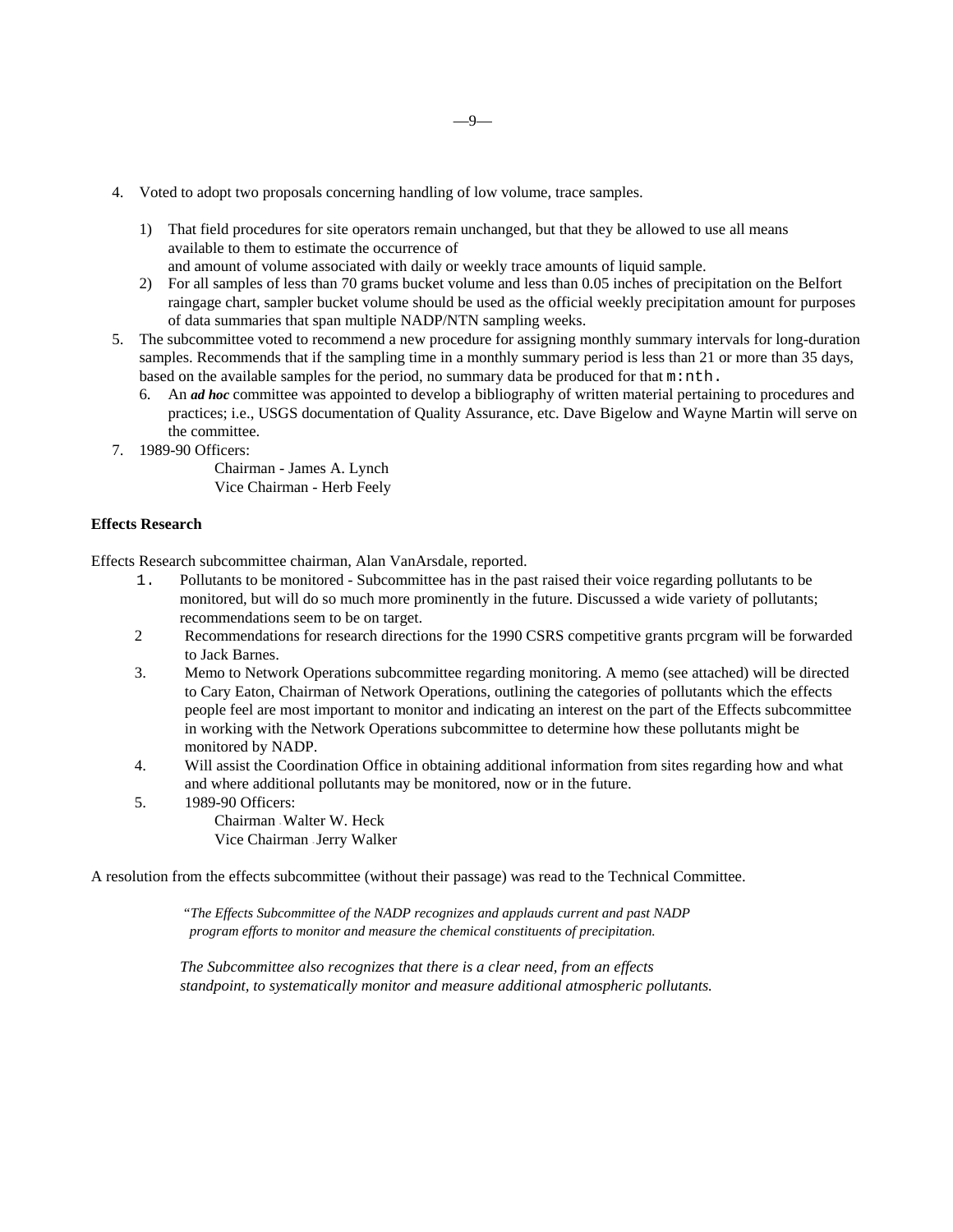*These pollutants can be grouped into the broad categories of ambient pollutants (both particulate and gaseous phases); toxic organic compounds and toxic trace dernents, and biologically active climatic factors.*

*The members of the Effects Subcommittee therefore strongly recommend that the NADP proceed expeditiously to develop program resources to systematically monitor and measure specific pollutants from these broad categories and consider how subnetworks within the existing NADP monitoring network should be established to measure these pollutants.*

**Motion:** For acceptance of this resolution by the Technical Committee was made and seconded.

There was discussion regarding the text of the resolution and possible redundancy with earlier resolutions. This resolution is being put forth in an effort to make an issue of the fact that the effects group is assuming a more active role in NADP. Question was called, and the resolution from the Effects Subcommittee was accepted.

Hope was expressed that the Effects subcommittee might meet over the coming year, perhaps at the interim meeting.

# **Quality Assurance Steering Committee** -

Don Bogen reported on two items.

- 1. Status of the Quality Assurance Plan for NADP/NTN Chapters one and three are done, two and four are in final draft and comments have been received. All four chapters will go to editor by January 1, 1990 for integration and formatting and will then be available for review and comment.
- 2. Gerald M. Aubertin, Southern Illinois University, is the newly appointed chairman of the QA Steering Committee.

Closing -

A number of 'special" awards were announced. Thanks were expressed to Alan VanArsdale and Doug Sisterson for their efforts in putting the meeting together, and to Carol Simmons as Acting Coordinator for the past year.

The "gavel" was passed to Doug Sisterson, incoming Chairman. Doug reminded everyone of the symposium on Trend Analysis of Wet Deposition Data scheduled to begin after lunch and continue antil noon on Friday.

The 1989 NADP Technical Committee Meeting was adjourned.